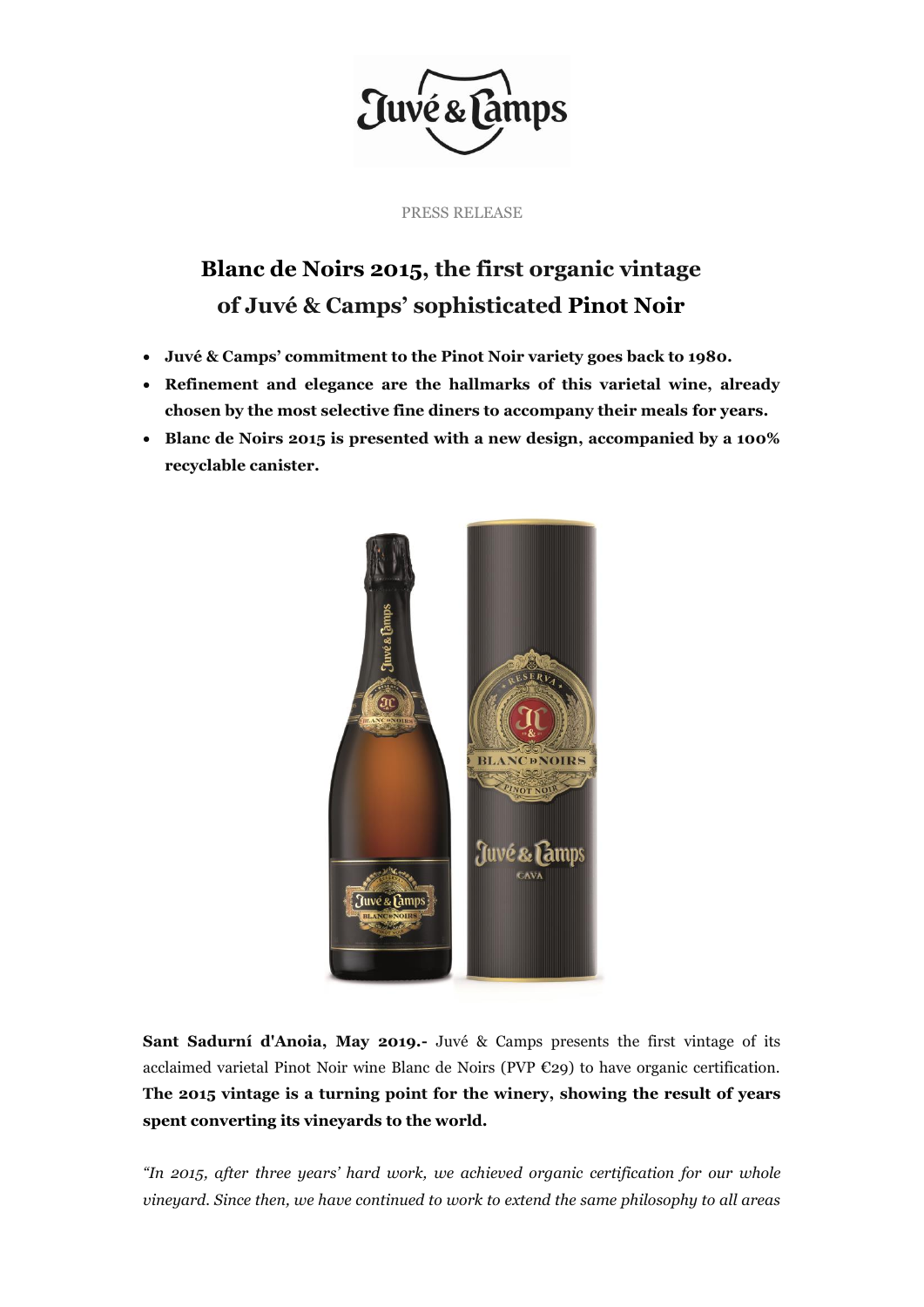

*of the winery,"* says **Meritxell Juvé, CEO of Juvé & Camps and a member of the fourth generation of the family.** 

Blanc de Noirs 2015 comes from vines grown 100% organically in a wonderful plot of clay soil on a gentle north-east-facing slope in the Torre Alta vineyard. This cava is made from hand-harvested red grapes. Colour transfer is prevented with a must extraction process that avoids contact with the skins. **Juvé & Camps was one of the pioneering wineries in the planting and making of still and sparkling wines from the Pinot Noir variety in Penedès,** and has grown the grape there since the early 1980s.

**Toni Cantos, Juvé & Camps' winemaker**, says that *"this is a wine that has exceeded our expectations. Our aim is to explore all the varieties in themselves, discover them one by one and develop their potential as far as possible. With Blanc de Noirs, we have achieved an exceptional end product following a type of wine-making we had never tried before".*

This cava is presented in an **environmentally friendly canister, in line with Juvé & Camps' commitment to all its production having the smallest possible negative impact on the company's surroundings**. Thanks to technological advances in the manufacturing process and the introduction of green design criteria, the materials for the canister ensure sustainability: steel and aluminium are metals that recover all their properties when melted down and can be reused an unlimited number of times, as they are 100% recyclable.

**Blanc de Noirs 2015** is a Reserva cava with an outstandingly complex, elegant aroma, offering notes of white fruits and stone fruits. Golden in colour with a slightly reddish tinge, and admirably well-structured and fruity in the mouth, it is splendidly effervescent and creamy on the palate. Unctuous, fresh, intense and persistent, Blanc de Noirs 2015 is a fantastic choice for pairing with rice dishes, cured meats, cheeses, white meats and fish.

**Type**: Reserva **Vintage**: 2015 **Alcohol:** 12% **Ageing**: 25 months on its lees **Variety:** Pinot Noir **Serving:** 7-8º C **RRP:** €29

**Juvé & Camps**